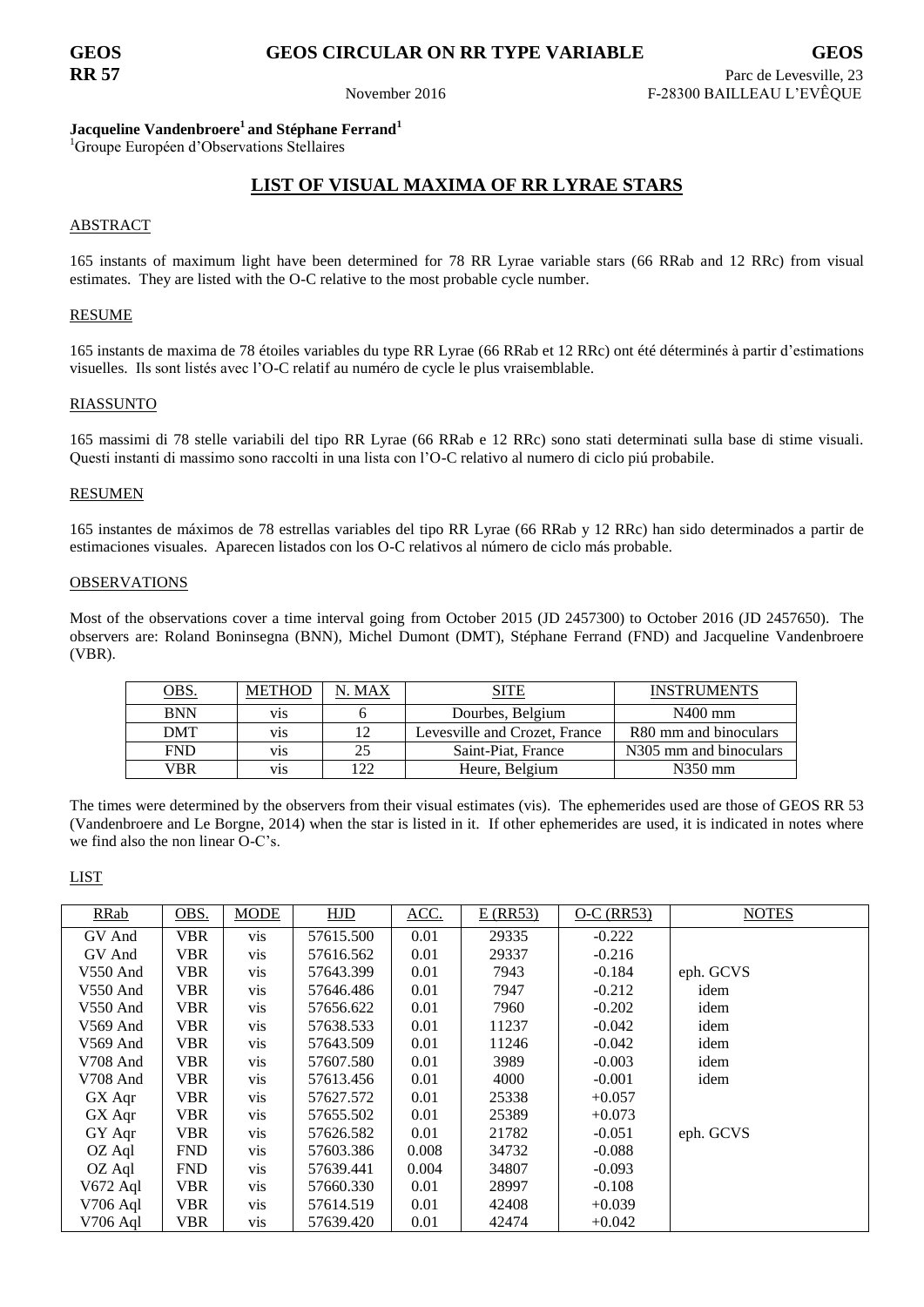# GEOS CIRCULAR RR 57 LIST RR P. 2/4

| <b>RRab</b>            | OBS.                     | <b>MODE</b> | <b>HJD</b>             | ACC.          | $E$ (RR53)     | $O-C$ (RR53)         | <b>NOTES</b>               |
|------------------------|--------------------------|-------------|------------------------|---------------|----------------|----------------------|----------------------------|
| <b>V882 Aql</b>        | <b>VBR</b>               | vis         | 57665.337              | 0.01          | 37379          | $-0.020$             | eph. GCVS                  |
| V1094 Aql              | <b>FND</b>               | vis         | 57657.360              | 0.01          | 67657          | $+0.232$             | idem                       |
| V1094 Aql              | <b>FND</b>               | vis         | 57661.352              | 0.008         | 67666          | $+0.228$             | idem                       |
| V1094 Aql              | <b>FND</b>               | vis         | 57665.350              | 0.008         | 67675          | $+0.229$             | idem                       |
| TU Ari                 | <b>BNN</b>               | vis         | 57640.520              | 0.005         | 40865          | $-0.065$             |                            |
| TU Ari                 | <b>FND</b>               | vis         | 57640.497              | 0.008         | 40865          | $-0.088$             |                            |
| RS Boo                 | <b>DMT</b>               | vis         | 57533.437              | 0.006         | 57722          | $+0.002$             | -0.022 with quadratic eph. |
| RS Boo                 | <b>DMT</b>               | vis         | 57576.453              | 0.01          | 57836          | $+0.002$             | $-0.023$<br>idem           |
| V1041 Cas              | <b>VBR</b>               | vis         | 57371.240              | 0.015         | 188            | $+0.012$             | eph. Le Borgne priv. comm. |
| V1041 Cas              | <b>VBR</b>               | vis         | 57639.545              | 0.01          | 661            | $-0.004$             | idem                       |
| V1041 Cas              | <b>VBR</b>               | vis         | 57643.514              | 0.01          | 668            | $-0.006$             | idem                       |
| EL Cep                 | <b>VBR</b>               | vis         | 57626.570              | 0.01          | 51867          | $-0.024$             |                            |
| EL Cep                 | <b>VBR</b>               | vis         | 57631.588              | 0.01          | 51879          | $-0.005$             |                            |
| V740 Cep               | <b>VBR</b>               | vis         | 57632.618              | 0.01          | 12872          | $+0.027$             | eph. GCVS                  |
| V740 Cep               | <b>VBR</b>               | vis         | 57653.411              | 0.01          | 12915          | $+0.012$             | idem                       |
| V742 Cep               | <b>VBR</b>               | vis         | 56949.392              | 0.01          | 12831          | $-0.131$             | idem                       |
| V742 Cep               | <b>VBR</b>               | vis         | 57361.230              | 0.01          | 13787          | $-0.147$             | idem                       |
| V742 Cep<br>V857 Cep   | <b>VBR</b>               | vis         | 57615.426<br>57625.378 | 0.01<br>0.006 | 14377          | $-0.129$<br>$-0.042$ | idem<br>idem               |
| V357 Cyg               | <b>BNN</b><br><b>VBR</b> | vis         | 57641.541              | 0.01          | 11031<br>42770 | $-0.016$             |                            |
| V357 Cyg               | <b>VBR</b>               | vis<br>vis  | 57653.497              | 0.01          | 42793          | $-0.023$             |                            |
| V802 Cyg               | <b>VBR</b>               | vis         | 57611.505              | 0.01          | 28200          | $-0.029$             |                            |
| <b>V838 Cyg</b>        | <b>BNN</b>               | vis         | 57623.412              | 0.008         | 24773          | $+0.017$             |                            |
| <b>V838 Cyg</b>        | <b>BNN</b>               | vis         | 57632.540              | 0.005         | 24792          | $+0.020$             |                            |
| V1962 Cyg              | <b>VBR</b>               | vis         | 57665.358              | 0.01          | 14058          | $+0.106$             |                            |
| V1962 Cyg              | <b>VBR</b>               | vis         | 57666.389              | 0.01          | 14060          | $+0.120$             |                            |
| V2470 Cyg              | <b>VBR</b>               | vis         | 57614.425              | 0.01          | 6882           | $+0.032$             |                            |
| V2470 Cyg              | <b>VBR</b>               | vis         | 57643.507              | 0.01          | 6935           | $+0.039$             |                            |
| RV Del                 | <b>VBR</b>               | vis         | 57623.603              | 0.01          | 33654          | $+0.088$             |                            |
| RV Del                 | <b>VBR</b>               | vis         | 57653.496              | 0.01          | 33714          | $+0.094$             |                            |
| ZZ Del                 | <b>VBR</b>               | vis         | 57623.555              | 0.01          | 32618          | $+0.014$             |                            |
| FF Del                 | <b>VBR</b>               | vis         | 57286.385              | 0.01          | 26068          | $+0.046$             |                            |
| FF Del                 | <b>VBR</b>               | vis         | 57614.420              | 0.01          | 26601          | $+0.052$             |                            |
| AE Dra                 | <b>VBR</b>               | vis         | 57644.452              | 0.01          | 24600          | $-0.000$             |                            |
| AE Dra                 | <b>VBR</b>               | vis         | 57667.361              | 0.01          | 24638          | $+0.007$             |                            |
| CY Dra                 | <b>VBR</b>               | vis         | 57210.430              | 0.01          | 6836           | $-0.013$             |                            |
| CY Dra                 | <b>VBR</b>               | vis         | 57233.412              | 0.015         | 6879           | $-0.034$             |                            |
| CY Dra                 | <b>VBR</b>               | vis         | 57256.401              | 0.01          | 6922           | $-0.047$             |                            |
| CY Dra                 | <b>VBR</b>               | <b>VIS</b>  | 57257.435              | 0.015         | 6924           | $-0.083$             |                            |
| CY Dra                 | <b>VBR</b>               | vis         | 57579.444              | 0.01          | 7526           | $-0.114$             |                            |
| OS Dra                 | <b>VBR</b>               | vis         | 57435.355              | 0.01          | 16839          | $-0.028$             | eph. GCVS                  |
| OS Dra                 | <b>VBR</b>               | vis         | 57489.467              | 0.01          | 16994          | $-0.019$             | idem                       |
| V363 Dra               | <b>VBR</b>               | vis         | 57644.314              | 0.01          | 11671          | $-0.093$             | idem                       |
| V363 Dra               | <b>VBR</b>               | vis         | 57677.298              | 0.01          | 11732          | $-0.098$             | idem                       |
| V394 Dra               | <b>VBR</b>               | vis         | 57638.427              | 0.01          | 10910          | $-0.139$             | eph. VSX                   |
| RW Equ                 | <b>VBR</b>               | vis         | 57624.474              | 0.01          | 92826          | $-0.016$             | eph. GCVS                  |
| AF Her                 | <b>VBR</b>               | vis         | 57589.444              | 0.01          | 32659          | $-0.023$             |                            |
| AF Her                 | <b>VBR</b>               | vis         | 57601.424              | 0.01          | 32678          | $-0.020$             |                            |
| IP Her                 | <b>VBR</b>               | vis         | 57645.310              | 0.015         | 7217           | $+0.097$             |                            |
| IP Her                 | <b>VBR</b>               | vis         | 57655.304              | 0.01          | 7240           | $+0.113$             |                            |
| V486 Her               | <b>VBR</b>               | vis         | 57623.438              | 0.01          | 19558          | $+0.018$             |                            |
| V534 Her               | <b>VBR</b>               | vis         | 57653.330              | 0.01          | 6560           | $-0.071$             |                            |
| V534 Her               | <b>VBR</b>               | vis         | 57665.313              | 0.01          | 6580           | $-0.084$             |                            |
| V734 Her               | <b>VBR</b>               | vis         | 57632.472              | 0.01          | 15050          | $-0.013$             |                            |
| V1129 Her              | <b>VBR</b>               | vis         | 57607.432              | 0.01          | 13566          | $-0.117$             | eph. GCVS                  |
| V1129 Her              | <b>VBR</b>               | vis         | 57626.402              | 0.01<br>0.01  | 13607<br>3032  | $-0.114$             | idem                       |
| V1131 Her              | <b>VBR</b>               | vis         | 57638.362              |               |                | $-0.024$             | idem.                      |
| V1303 Her<br>V1303 Her | <b>VBR</b><br><b>VBR</b> | vis         | 57308.322              | 0.01<br>0.01  | 4041<br>4563   | $-0.011$<br>$-0.008$ | idem<br>idem               |
| DM Leo                 | <b>VBR</b>               | vis<br>vis  | 57616.454<br>57473.449 | 0.01          | 6613           | $+0.006$             |                            |
| RR Lyr                 | <b>DMT</b>               | vis         | 57584.482              | 0.009         | 38588          | $-0.189$             |                            |
| RR Lyr                 | <b>DMT</b>               | vis         | 57588.430              | 0.007         | 38595          | $-0.209$             |                            |
| RR Lyr                 | <b>DMT</b>               | vis         | 57613.383              | 0.009         | 38639          | $-0.196$             |                            |
| RR Lyr                 | <b>DMT</b>               | vis         | 57639.437              | 0.006         | 38685          | $-0.217$             |                            |
|                        |                          |             |                        |               |                |                      |                            |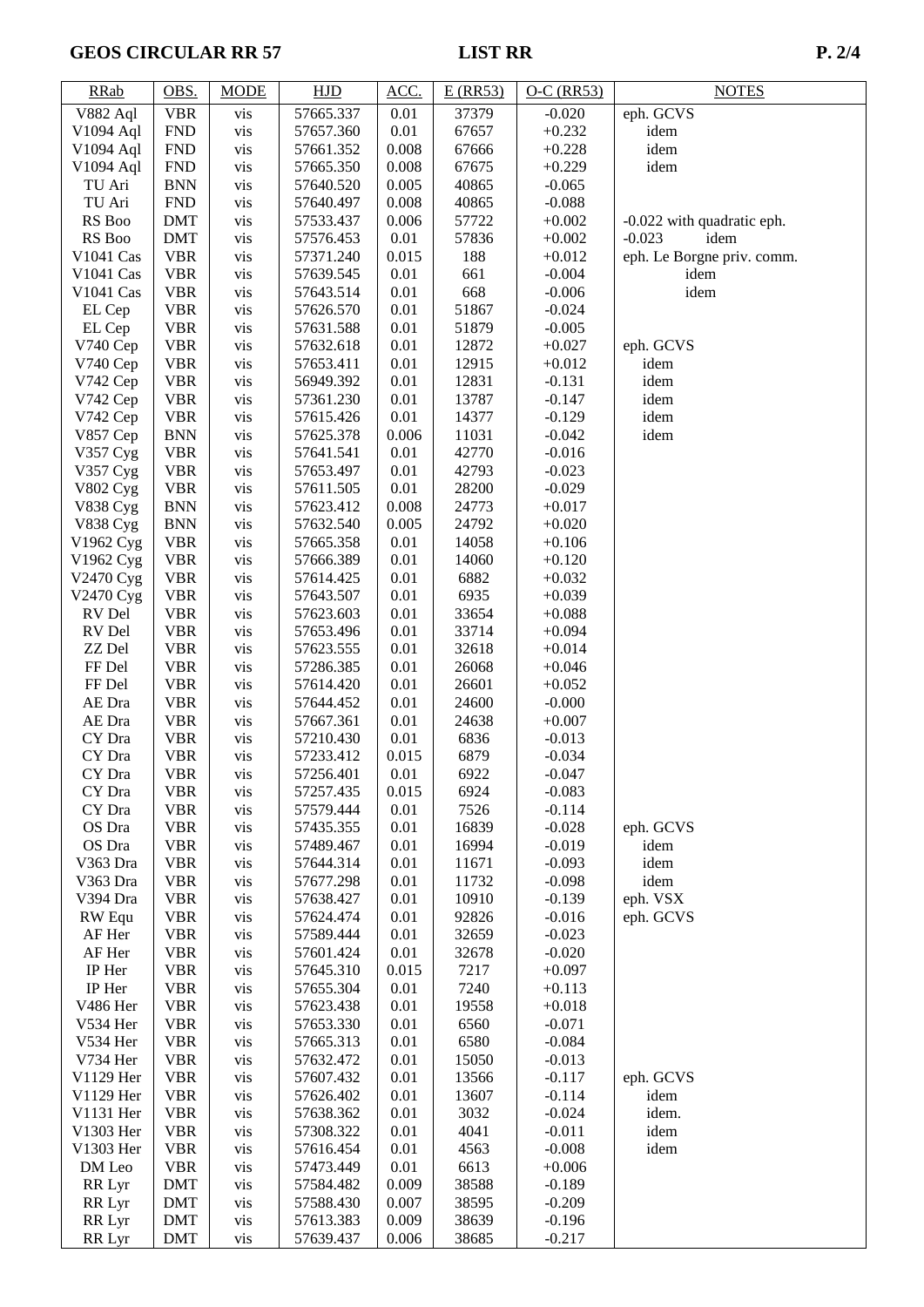# GEOS CIRCULAR RR 57 LIST RR P. 3/4

| <b>RRab</b>     | OBS.       | <b>MODE</b> | HJD       | ACC.  | $E$ (RR53) | $O-C$ (RR53) | <b>NOTES</b>                 |
|-----------------|------------|-------------|-----------|-------|------------|--------------|------------------------------|
| RR Lyr          | <b>DMT</b> | vis         | 57656.460 | 0.006 | 38715      | $-0.199$     |                              |
| RR Lyr          | <b>DMT</b> | vis         | 57660.430 | 0.006 | 38722      | $-0.197$     |                              |
| RR Lyr          | <b>DMT</b> | vis         | 57664.394 | 0.009 | 38729      | $-0.201$     |                              |
| RR Lyr          | <b>DMT</b> | vis         | 57673.451 | 0.008 | 38745      | $-0.213$     |                              |
| WW Lyr          | <b>VBR</b> | vis         | 57611.525 | 0.01  | 25183      | $+0.006$     |                              |
| WW Lyr          | <b>VBR</b> | vis         | 57623.399 | 0.01  | 25206      | $+0.017$     |                              |
| CX Lyr          | <b>VBR</b> | vis         | 57617.423 | 0.01  | 35597      | $+0.156$     |                              |
| CX Lyr          | <b>VBR</b> | vis         | 57667.370 | 0.01  | 35678      | $+0.153$     |                              |
| DD Lyr          | <b>VBR</b> | vis         | 57610.451 | 0.01  | 54314      | $+0.097$     | -0.003 with quadratic eph.   |
| DD Lyr          | <b>VBR</b> | vis         | 57641.374 | 0.01  | 54397      | $+0.092$     | $-0.008$<br>idem             |
| EN Lyr          | <b>VBR</b> | vis         | 57640.440 | 0.01  | 22561      | $+0.010$     |                              |
| FN Lyr          | <b>VBR</b> | vis         | 57632.464 | 0.01  | 39103      | $+0.019$     |                              |
| FN Lyr          | <b>VBR</b> | vis         | 57640.353 | 0.01  | 39118      | $-0.003$     |                              |
| <b>KR Lyr</b>   | <b>VBR</b> | vis         | 57292.326 | 0.015 | 37183      | $-0.145$     |                              |
| <b>KR Lyr</b>   | <b>VBR</b> | vis         | 57616.461 | 0.015 | 38002      | $-0.146$     |                              |
| LX Lyr          | <b>VBR</b> | vis         | 57588.482 | 0.01  | 27147      | $+0.023$     |                              |
| LX Lyr          | <b>VBR</b> | vis         | 57617.409 | 0.01  | 27200      | $+0.039$     |                              |
| NQ Lyr          | <b>VBR</b> | vis         | 57614.416 | 0.01  | 34788      | $+0.016$     |                              |
| NQ Lyr          | <b>VBR</b> | vis         | 57624.402 | 0.01  | 34805      | $+0.009$     |                              |
| NR Lyr          | <b>VBR</b> | vis         | 57588.482 | 0.01  | 21879      | $-0.026$     |                              |
| NR Lyr          | <b>VBR</b> | vis         | 57601.437 | 0.01  | 21898      | $-0.030$     |                              |
| V408 Oph        | <b>VBR</b> | vis         | 57626.399 | 0.01  | 8504       | $+0.020$     |                              |
| AL Peg          | <b>VBR</b> | vis         | 57631.543 | 0.01  | 22692      | $-0.122$     |                              |
| AL Peg          | <b>VBR</b> | vis         | 57639.524 | 0.01  | 22706      | $-0.107$     |                              |
| CS Peg          | <b>VBR</b> | vis         | 57601.525 | 0.01  | 7037       | $-0.005$     |                              |
| CY Peg          | <b>VBR</b> | vis         | 57614.605 | 0.01  | 6094       | $+0.056$     |                              |
| CY Peg          | <b>VBR</b> | vis         | 57627.564 | 0.01  | 6114       | $+0.056$     |                              |
| IX Peg          | <b>FND</b> | vis         | 57624.484 | 0.01  | 19886      | $+0.097$     | eph. GCVS                    |
| IX Peg          | <b>FND</b> | vis         | 57653.360 | 0.01  | 19934      | $+0.128$     | idem                         |
| V438 Peg        | <b>VBR</b> | vis         | 57307.458 | 0.01  | 3057       | $+0.028$     | idem                         |
| V438 Peg        | <b>VBR</b> | vis         | 57625.515 | 0.01  | 3430       | $+0.020$     | idem                         |
| V491 Peg        | <b>VBR</b> | vis         | 57640.547 | 0.01  | 5400       | $+0.000$     | idem                         |
| V491 Peg        | <b>VBR</b> | vis         | 57667.473 | 0.01  | 5449       | $-0.003$     | idem                         |
| <b>V505 Peg</b> | <b>BNN</b> | vis         | 57667.500 | 0.015 | 5924       | $+0.025$     | idem                         |
| V509 Peg        | <b>VBR</b> | vis         | 57584.496 | 0.01  | 11823      | $+0.011$     | idem                         |
| V509 Peg        | <b>VBR</b> | vis         | 57588.516 | 0.01  | 11834      | $+0.017$     | idem                         |
| V517 Peg        | <b>VBR</b> | vis         | 57615.584 | 0.01  | 6239       | $-0.001$     | idem                         |
| $V517$ Peg      | <b>VBR</b> | vis         | 57631.519 | 0.01  | 6267       | $-0.011$     | idem                         |
| V550 Peg        | <b>VBR</b> | vis         | 57666.467 | 0.01  | 5847       | $-0.012$     | idem                         |
| V550 Peg        | <b>VBR</b> | vis         | 57667.443 | 0.01  | 5849       | $-0.022$     | idem                         |
| HX Psc          | <b>VBR</b> | vis         | 57655.488 | 0.01  | 6992       | $+0.005$     | idem                         |
| <b>BU</b> Sct   | <b>VBR</b> | vis         | 57624.422 | 0.01  | 42690      | $-0.025$     |                              |
| <b>BO</b> Tau   | <b>VBR</b> | vis         | 57644.585 | 0.01  | 22724      | $+0.029$     |                              |
| <b>BO</b> Tau   | <b>VBR</b> | vis         | 57656.614 | 0.01  | 22751      | $+0.039$     |                              |
| CE Vul          | <b>VBR</b> | vis         | 57626.483 | 0.01  | 47412      | $-0.013$     | $+0.020$ with quadratic eph. |
| CE Vul          | <b>BNN</b> | vis         | 57639.438 | 0.008 | 47447      | $-0.025$     | $+0.008$<br>idem             |
| CE Vul          | <b>VBR</b> | vis         | 57655.371 | 0.01  | 47490      | $-0.023$     | $+0.010$<br>idem             |

| RRc      | OBS.       | <b>MODE</b> | <b>HJD</b> | ACC.  | $E$ (RR53) | $O-C$ (RR53) | <b>NOTES</b> |
|----------|------------|-------------|------------|-------|------------|--------------|--------------|
| CD Ari   | <b>VBR</b> | vis         | 57631.614  | 0.01  | 4904       | $-0.050$     |              |
| CD Ari   | <b>VBR</b> | vis         | 57656.566  | 0.01  | 4980       | $-0.049$     |              |
| V830 Cas | VBR        | vis         | 57607.556  | 0.015 | 16466      | $+0.052$     | eph. GCVS    |
| V830 Cas | <b>VBR</b> | vis         | 57638.555  | 0.01  | 16549      | $+0.046$     | idem         |
| RZ Cep   | <b>DMT</b> | vis         | 57336.494  | 0.01  | 75852      | $+0.182$     |              |
| RZ Cep   | <b>FND</b> | vis         | 57565.528  | 0.01  | 76594      | $+0.186$     |              |
| RZ Cep   | <b>FND</b> | vis         | 57578.463  | 0.01  | 76636      | $+0.157$     | normal max   |
| RZ Cep   | <b>FND</b> | vis         | 57581.551  | 0.008 | 76646      | $+0.159$     | max I        |
| RZ Cep   | <b>FND</b> | vis         | 57581.578  | 0.008 | 76646      | $+0.186$     | max II       |
| RZ Cep   | <b>FND</b> | vis         | 57585.540  | 0.008 | 76659      | $+0.135$     | max I        |
| RZ Cep   | <b>FND</b> | vis         | 57585.578  | 0.008 | 76659      | $+0.173$     | max II       |
| RZ Cep   | <b>FND</b> | vis         | 57599.450  | 0.01  | 76704      | $+0.155$     | max I        |
| RZ Cep   | <b>FND</b> | vis         | 57599.484  | 0.006 | 76704      | $+0.189$     | max II       |